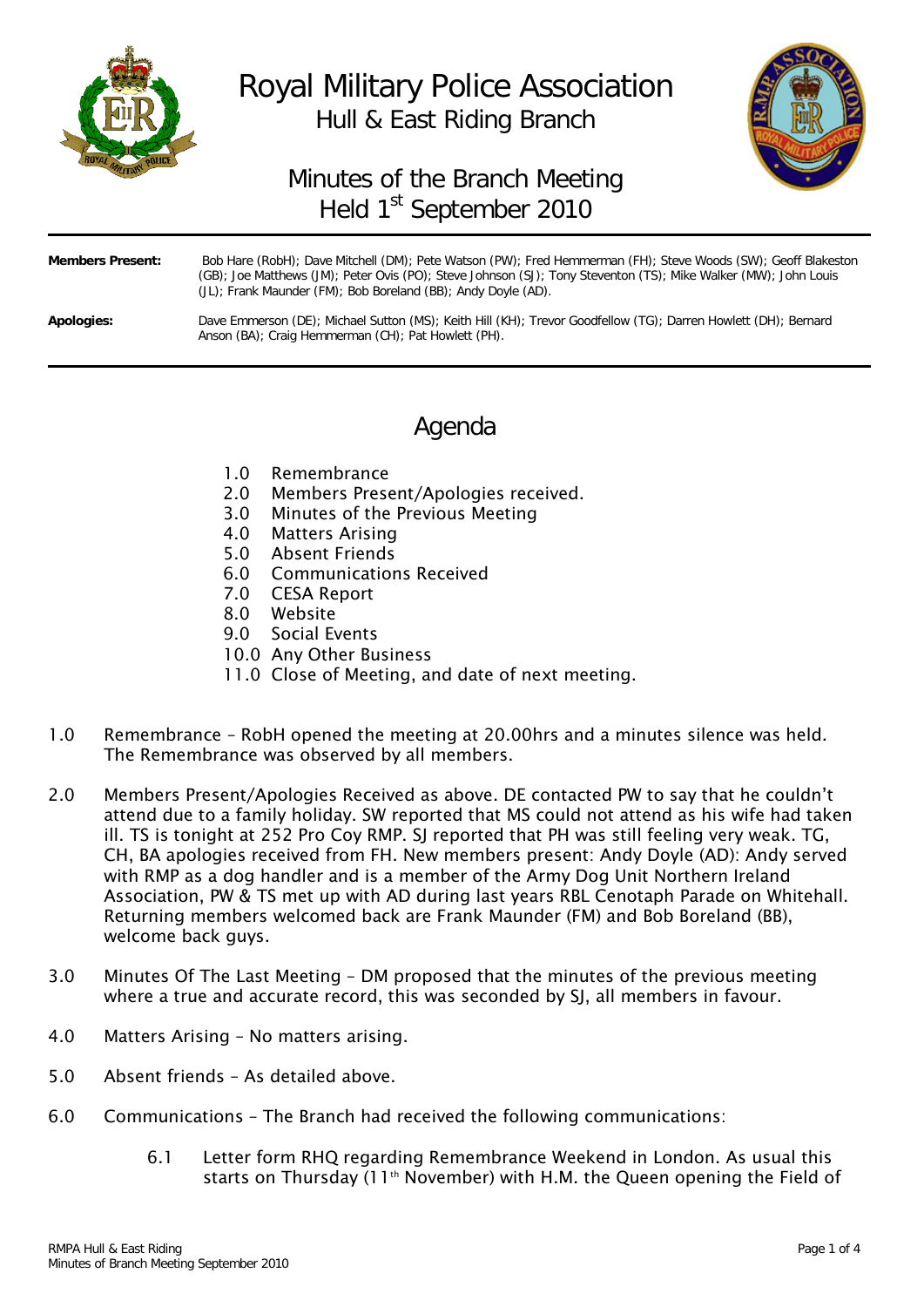Remembrance at Westminster Abbey. On Saturday 13<sup>th</sup> November the RMP/MPS and RMPA/MPSCA Service of Remembrance will be held at Westminster Abbey at 12.00 hrs. The Royal British Legion Cenotaph Parade will take place on Sunday the  $14<sup>th</sup>$  November, all members to be on parade at Horse Guards at 09.45hrs. Any Branch Member wishing to attend this event should contact the Branch Secretary in the First instance. It is essential that Branch Members inform the Brach Secretary so that he can apply for you accreditations that are essential in order to get onto Horse Guards.

- 6.2 An email was received from RHQ regarding the forthcoming album being released by the Chelsea Pensioners, two of which are RMP Veterans, Tom Fox and Michael Allen. The CD is being released in order to raise funds to renovate the Royal Hospital accommodation which badly needs bringing into the 21 $\mathrm{^{st}}$ century. A film was shown to Branch Members of the Chelsea Pensioners on Sky News.
- 6.3 An email was received from Michael Budding as follows:

*Hi Pete, and trust you are well.*

*I've just read the July Minutes, in which there was this comment:- " DM reported that due to the recent sad loss of Hazel".*

#### *You clunt!*

*Is that all Hazel warranted after almost 20 years of serving H & ER RMPA? What a plat.* 

*Perhaps a suggestion for a worthy obituary?*

*In 1990, the flotsam and jetsam of the old "New Guard" joined RMPA at Endike Lane: Messrs. Boreland, Budding Emmerson, Gribben, Hudson, Johnston, Ogilvie, Mitchell etc etc etc.*

*In addition to these miserable, diabolical, drunken, drop-outs, there came just a few superbly-energetic wives to compensate for these desperate derelicts - Hazel Mitchell being the most notable.*

*For almost 20 years, as most of the ex MP's actually worked harder in their efforts to dodge work and contributing time, than giving some (some of them actually opting for death as an acceptable solution to avoid putting in some effort) Hazel more than compensated for all these idle spare parts.*

*Can anyone ever forget all the huge contribution that she personally made to every RMPA event, from the Ladies Nights to the annual Bun Fight, or the vast amounts of involvement, time, effort and money that she personally donated to make every event as successful as possible.* 

*Her personal and passionate involvement with every aspect of H & ER RMPA will be very sadly missed by all members, past and present, and the place that she occupied in everyone's heart - as the huge turnout at her Funeral demonstrated, means that she was loved and respected, and that H & ER RMPA will actually never be the same again.*

*Rest in peace Hazel, you were indeed lovely, and we will never forget you. xxxxxx* 

*Hello Zero, I say again, what a clunt"*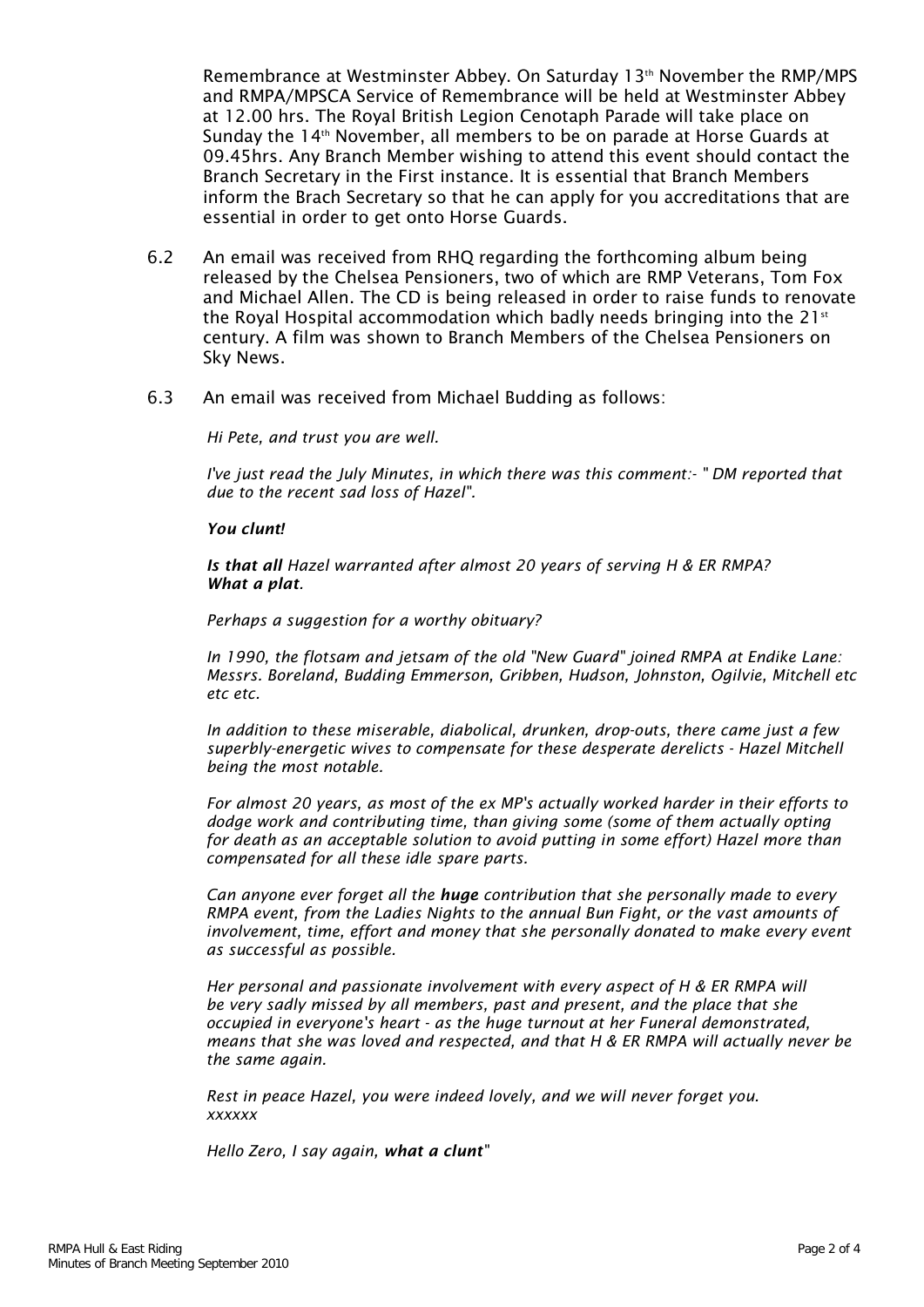*Mike: Out.*

PW explained that he had received this email whilst on his annual holiday and felt quite upset about it and was concerned that Mike's views with regard to the lack of obituary may be shared by DM and other members. PW also confirmed that in his time with RMPA there had only ever been one notice of a members death, that being of Mr. Peter Emmerson, this was inserted at the end of the Branch Minutes in order that all members where aware of Peter's passing due to the timing of his death, he was not aware of any obituaries for Associate Members. PW also confirmed that he had personally spoken to all members individually on two occasions with regard to Hazel's sad passing (although DM stated that TJ had not been informed this has now been confirmed as incorrect at TJ has now confirmed that PW did speak to him on two occasions prior to his trip to Oxford). PW made a personal statement apologising directly to DM for any hurt caused by not inserting an obituary. PW stated that as far as he was aware, his job as a secretary at the Branch meetings was to record verbatim all matters discussed unless specifically instructed to do so by the Chairman (for sympathetic reasons for example) and as there had been no other discussion regarding Hazel's sad passing, no further information had been entered. PW also confirmed that Hazels passing would be included within the next Corps Journal notes for the Branch. Again, PW reiterated his apology to DM and RobH stated that a line had now been drawn under this matter.

- 6.4 An email was received from RHQ including a letter from Eden Camp giving details of the forthcoming All Services Remembrance Parade that will take place on Sunday 12<sup>th</sup> September at Eden Camp, Malton. Free entry is available to Veterans and their partners and the gates will open between 10.00am and 5.00pm. A parade will form up at 2.10pm to march to the memorial at 2.30pm. The parade will be lead by the Yorkshire Volunteers Band followed by the Standards. Last year over 80 Standards where in attendance. As previously discussed in July's meeting, no further transport was now available. It is anticipated that around 10 Branch Members will attend this event. A report on the event would be made at the next Branch Meeting.
- 7.0 CESA Report No meeting in August and therefore nothing to report.
- 8.0 Website PW reported that a Video Section had been added to the website and now included 3 videos recorded by PW at the Festival of Remembrance last year, a section on Veterans Information and 7 short videos entitled "A Day In The Life of RMP in Afghanistan" that featured CPL Hansbury of 150 Pro Coy RMP in Sangin. These videos where played to the Branch Members.
- 9.0 Social Events-
	- 9.1 Annual Dinner Plans are now moving swiftly along. The committee met between meetings at DM's house to go over the event, PW thanked DM for providing a fantastic meal. PW confirmed that a two page 'Annual Dinner Information' sheet had sent to Guests travelling from other branches, this was displayed to the Members. With numbers now standing at over 60, this year promises to be the best in recent memory. Thanks to everyone who had brought raffle prizes for the event to the meeting. If any member forgot to bring raffle prizes (PW!) then they can be dropped off at Bright Eyes Opticians. PW confirmed that table cloths for the tables for after the meal had been